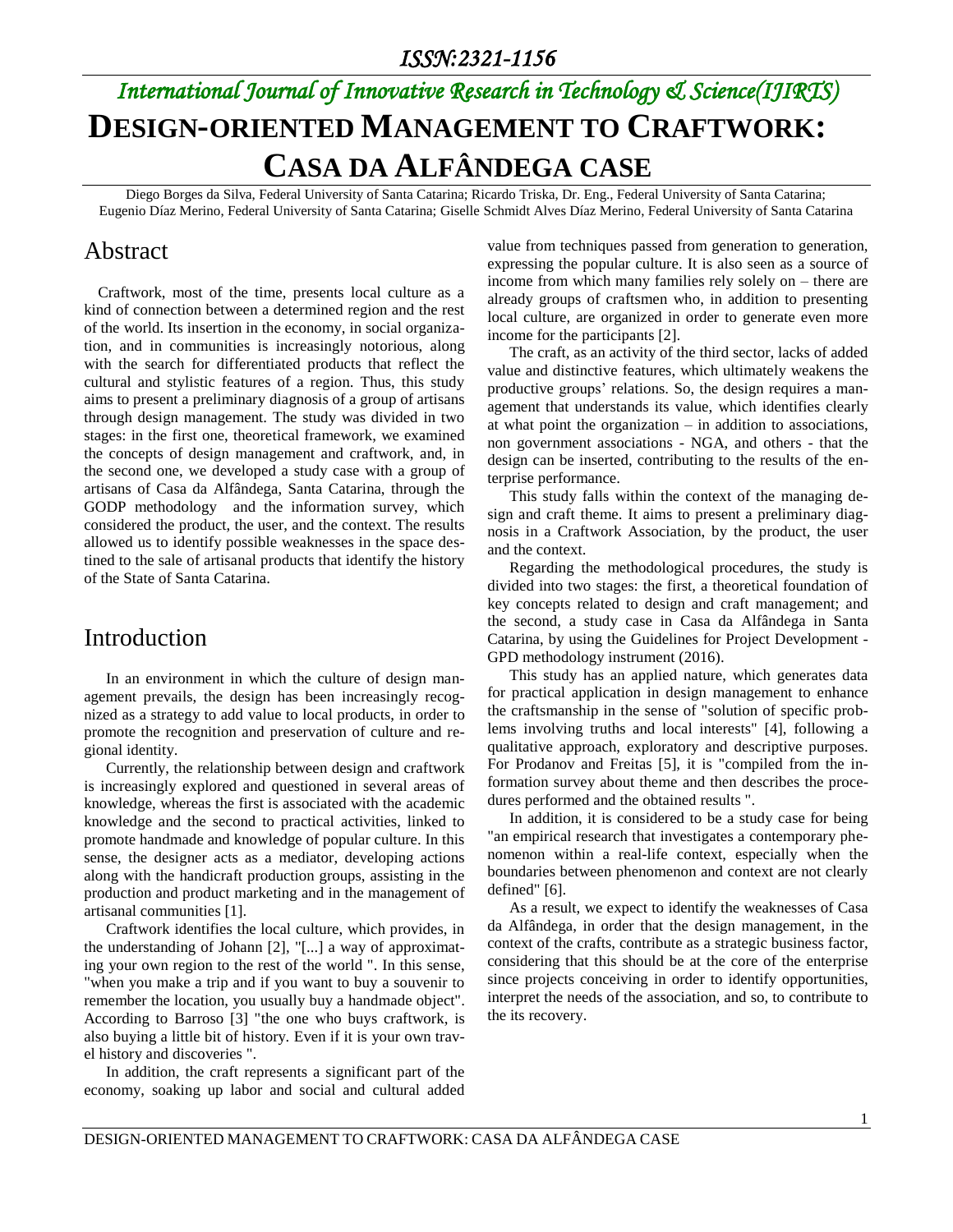# *International Journal of Innovative Research in Technology & Science(IJIRTS)*

# Theoretical Foundation

On theoretical foundation, management design and craft themes are approached in order to support the results and subsequent discussions. The study was developed under authors who made reflections about these topics and have enabled us to gather information which have helped in the preliminary diagnosis proposed in the aim of the study.

### A. Design Management

The application of design management within the organizations has evolved with the improvement of the industry and as the changes of management models propagated by the administration. Along this process of globalization, the design function was shaping up along transformations arising in the socio-economic context for the introduction of new technologies and theories.

Design is a social process that stimulates the team communication in individual understanding of the project that needs to be made collectively. I mean, design is not only solving problems, but also a way to find them. Maybe that is why recently there has been a growing interest in design management [7].

Design management follows the developments in managing, despite certain differences regarding cognitive approaches; its areas have many convergent points. So, design is a process, not only a form, which must be connected to the beauty of objects, a second level, but that, at first, has to do with the whole approach about the way of doing business, serving customers and offering value [8].

Adding value to the venture must be the focus of management design. This process is accomplished through an approach that integrates multidisciplinary teams in order to conceive, establish, implement and generate projects by joining expertise.

Understanding the meaning of adding value to the company is a complex process, because the decision of such effect may be inherently unpredictable [9]. The integration of multi-disciplinary teams contributes to the concept, construction and management, being crucial to develop and realize the value in projects for the customers and stakeholders [10]. Their inadequate integration may have far-reaching consequences, such as imprecise synthesis of needs analysis, leading to a low value creation for the customers and end users.

Design management has been understood from several points of view. Considering the design management in three points: as a process of transformation of inputs into products; as a flow of information through time and space; and as a process to create value for customers. Understanding that these points are not alternative, but rather complementary, and the design management is integrated into the transformation, the value and the flow [11].

The design insertion requires a management that understands its value. "The design management should remain as a significant concept of management and not be dismissed as something old-fashioned; it should cause a prolonged impact on the interests of the enterprise" [12]. To this end, it is necessary to clearly identify at what point the organization design can contribute to performance results.

So, as craft is a third sector activity, there is a lack of added value and distinctive features, which can have their purchase cycle, single, not contributing to a continuing income generation, which ultimately weakens the productive relations of groups.

So, we identify the importance of the design management in the construction of a social technology, in which the design will become the end of the process, the tangible result. Becoming an efficient production system, respecting the craft production group characteristics, one can combine local know-how aesthetic requirements of the formal market. Considering that there is no meaning in a group production process without a product that can be aesthetically and functionally competitive, likewise there is no use in a competitive product without a brand identity that distinguishes, validates and supports it.

## B. Craftwork

The transition from craft production system for the industrial production system, which takes place in England, in late 1780, marks the beginning of industrialization and the entire revolution generated by it, which resulted in the devaluation of crafting [13].

During this period, the craft is concentrated in workshops; a small group of apprentices living with the mastercraftsman, holder of all the technical knowledge. "This master offered his knowledge, clothing and food, in exchange for cheap labor and faithful behavior." [14]

Even so, the craft survived to the constant technological advances of the industrial age and the changes of modern society, characterized as an economical activity from many cultures and countries.

One of the central issues that arises, when craft one is discussed, it is its own definition. In a broader approach, the only the sense of craftsmanship itself relies on manufacturing mode (handmade), which might mean that it can just not be industrially produced to be considered handmade. Therefore, it is necessary an accurate technical definition.

As a starting point, Unesco [15], which has actions on handicrafts in several developing countries, presents a consistent definition on craft products: those made by artisans, that are handmade, in which handmade or mechanical means were used, provided that the direct manual contribution of the artisan remains the most substantial component of the finished product.

In a more technical aspect, the Brazilian Handicraft Program (BHP) understands craftsmanship as "one of the richest forms of expression of culture and the creative power of the people. Most of the time, it is the representation of the histo-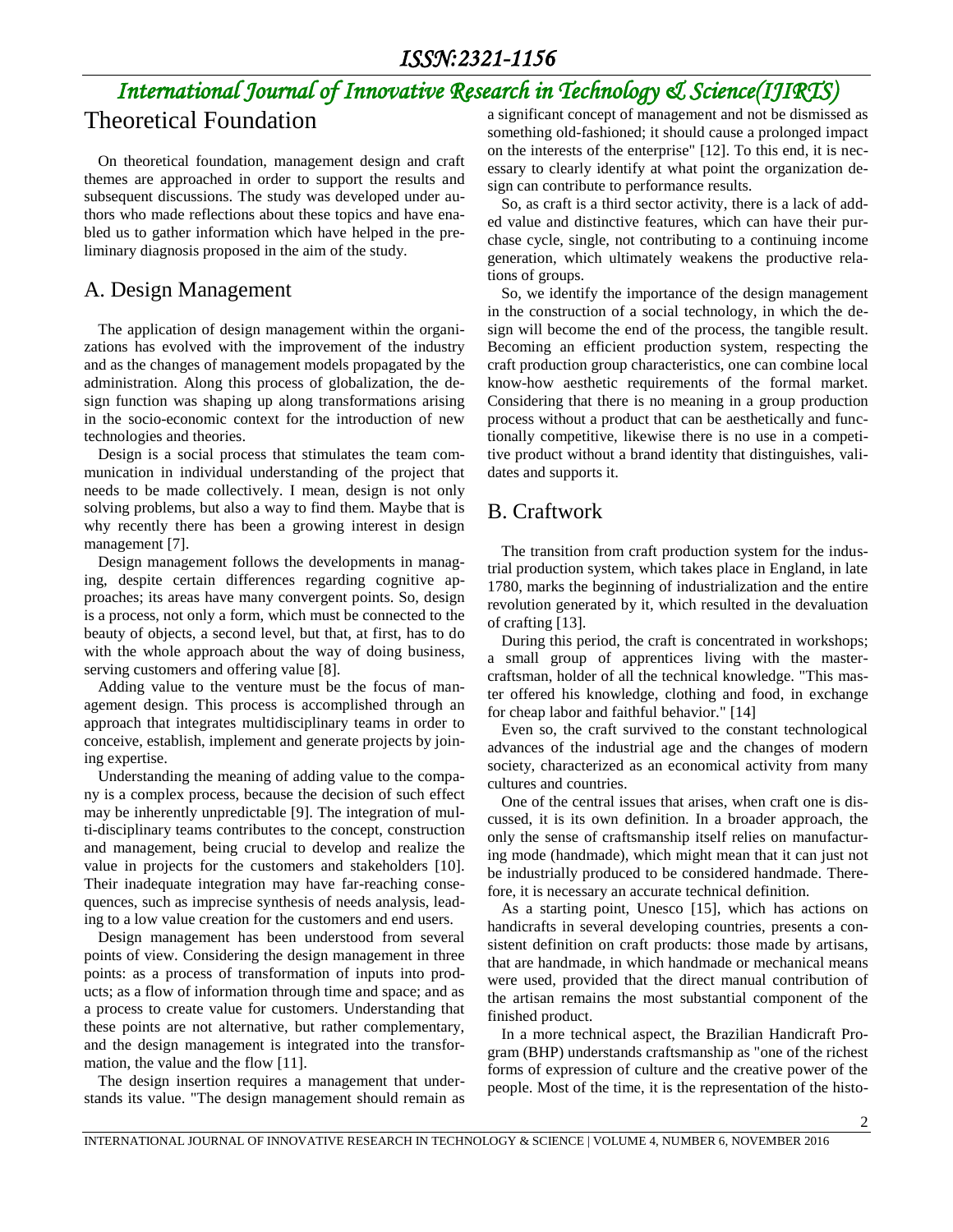# *International Journal of Innovative Research in Technology & Science(IJIRTS)*

ry of your community and the reaffirmation of your selfesteem "[16].

The Brazilian handicraft is considered one of the richest in the world, which ensures the livelihood of many families and communities. It is rooted in the folklore, customs, traditions and characteristics of each region [17]. It represents the story of a community and the reaffirmation of its selfesteem.

The southern region of Brazil, formed by three states, has a wealth of cultural accents, dances, food, rhythms and religious manifestations. In the state of Santa Catarina, the craft is a source of work and income for families involved with the process. This diversity is partially due to the wide variety of raw material found in the flora and fauna of the region, which generates unique cultural valuable products. "Santa Catarina has a small-scale diversified production, from different cultures, such as indigenous people, Africans and Europeans."[18], immigrants that populated the territory in different periods, which resulted in an extensive variety of techniques and objects.

Thus, the design management is seen as the link between this and the crafts, guiding people's goals through a multidisciplinary work. "The rapprochement between designers and artisans is undoubtedly a phenomenon of extreme importance for the social and economic impact that generates and for its cultural significance." [19]. Therefore, this is an exchange that generates benefits for both.

Both the craftsmanship and design have particular characteristics to express themselves. To make any intervention on the craft, it is necessary to "search about reality, aimed at the identification and knowledge of available raw material, process, and method of production, among other" [19].

Getting to know the local reality, the intervention should occur "[...] valuing and strengthening the regional traditions, the craftsman abilities and the existing relationships within the groups worked ", as well as the most common and typical elements of their surroundings [16].

So, knowing, respecting and appreciating the artisanal production context, the rapprochement between design management and the crafts should be based on a planned intervention, in which the exchange of experiences can culminate in the partnership between the two areas. In other words, one cannot and should not overlap the other.

# Methodological Procedures

This stage of the article details the theoreticalmethodological path, in order to show you how to insert in the students of design and management of the craft, which will assist in the construction of the preliminary diagnosis and consequently in implementing the procedures to get to the result of the study.

In the first part, theoretical foundation, presented management concepts of design and craftsmanship. Then we explored the study case, with the implementation of applied research to data collection, through direct and indirect observation techniques.

The following image (Figure 01), presents the GPD (2016) with their times and their respective steps: Inspiration (1/0/- 1), Ideation (2/3) and Implementation (4/5/6).



**Figure 1. Guidance Methodology for Project Development.**

In General, Figure 1 presents the phases defined for the study case, with the objective of performing a preliminary diagnosis that starts from the collection of information concerning activity of artisans and their products, to identify the weaknesses of Casa da Alfândega, considering the data has the function of displaying the current local situation.

Initially, the study will be applied at the moment of Inspiration, presented in a route configured by three steps: Step -1 (opportunities), Step 0 (Prospecting) and 1 Step (data collection).

In this sense, it is important to mention that, in the prospect for a group to carry out the research, we counted on the support of Santa Catarina Culture Foundation (SCCF), which manages Casa da Alfândega.

While collecting data, in addition to theoretical information, photographic records and videos-with prior consent of those involved were done; documentary research in technical reports, preliminary visits to Casa da Alfândega, meetings with the SCCF and Casa da Alfândega and site visits, between September 2015 and May 2016, in the meantime when the products are sold.

In a preliminary diagnosis, as some of the difficulties identified were the information summary reports, the Block of Information was used  $-$  (2014), comprising: product, user, and context.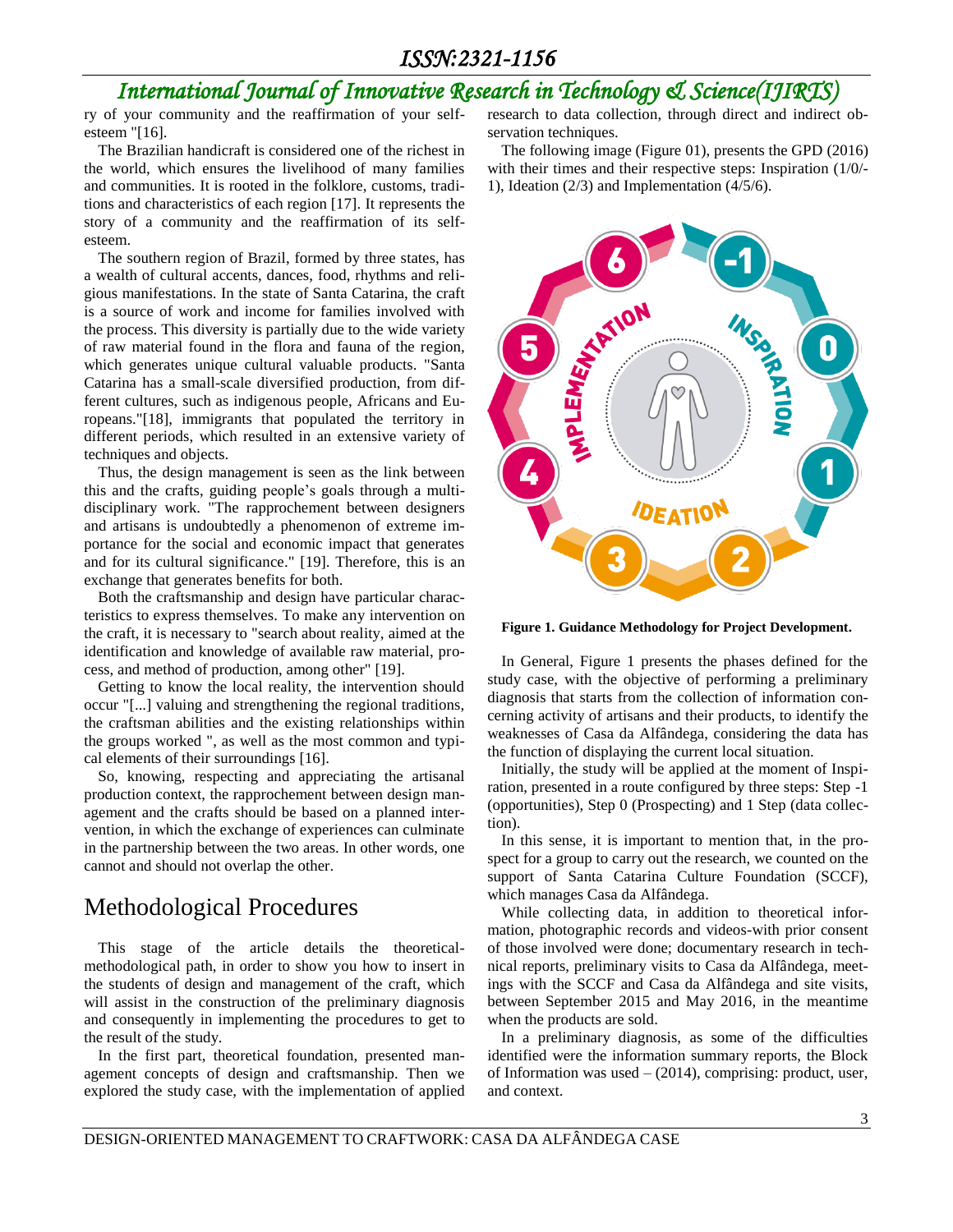# *International Journal of Innovative Research in Technology & Science(IJIRTS)*

The Product analyzes the form, function, material, size, price, brand, packaging, instructions for use and diachronicsynchronic analysis; the User considers who this product is for; and the Context observes under which conditions ans circumstances the product is in.

For a better understanding of the method used, the Figure 2, illustrates how the Block of Information-Survey was applied within the framework of this study. To do this, the Product analyzes the craft; the User, the craftsman; and the Context, Casa da Alfândega.



#### **Figure 2. Information Block steps- Collecting.**

Afterwards, it will be presented the results obtained through the study case, following the methodological procedures presented in this item.

# Study case: Casa da Alfândega

The opportunity to develop this study effectively happen because of the Doc. No. 212/FCC 2015 for the Design Post-Graduation Program at Universidade Federal de Santa Catarina (PósDesign/UFSC), with the objective of proposing improvement to the quality of handicraft from Santa Catarina, as well as, the cultural production, in order to offer the customer and prospective customer the cultural experience of creative diversity.

The aim was to propose improvement actions in Casa da Alfândega – cultural and touristic area of disclosure and sale of crafts of Santa Catarina – from the approach of design and design management, in order to present a preliminary diagnosis about the current situation of this place.

Thus, on 2 September 2015, the first meeting at the headquarters of Casa da Alfândega, downtown of Florianópolis (SC), was held with the purpose of presenting to the researcher the space where handmade products are commercialized. The meeting also set a schedule, so that, the researcher could perform the data collection and, consequently, pointing out the weaknesses of the site, through a scientific report.

Therefore, the information gathered during the preliminary diagnosis could be grouped within a logical design, the Information Block was assessed [20], from three areas: Product; User; Contex, which are detailed below.

#### A. Product Unit: Craftwork

This item measures the product, as its form, function, material, size, price, brand, packaging, instruction for use, among others [20].

Currently, more than 3000 handmade products are exposed in a place named Space Craft Gallery. Among them there were several types of crafts, such as weaving, bobbin lace, cachaça, shell, painting on wood, ceramics, jewelry, playful toys, postcards, among others, that depict the characteristics of the culture and folklore of Santa Catarina State.

There is a wide variety of parts and products, such as wall clocks, produced from the wood, which serve as decoration pieces; the products produced from the weaving, like scarves and knitting bags; and the products produced from rocks, resulting in necklaces or earrings.

As for the prices, each craftsman is free to establish the value of your product. Of the total amount, 25% is reverted to the administration of the Casa da Alfândega, as a way to fund the maintenance of space.

Another point that was analyzed considered the identification of the brand, the packaging and the instructions for use of the products. Since Casa da Alfândega does not have an identity, different types of tags that identify where a particular piece was produced, the type of technique used, producer contact, among other information have been checked.

As for the packaging, it was noticed that one of the 106 artisans, developed a package for his product, because the jewelry are considered more sensitive to exposure or movement. According to this artesian the earrings, necklaces, bracelets, among others, are exposed inside cardboard boxes, wrapped in felt and with plastic cover, as a form of protection, as well as, it is a way of adding value to the product. The other products, after sold, are wrapped in plastic bags, bubble wrap or brown paper.

The products are sold from Monday to Friday, from 9:00 to 6:30 pm and on Saturdays, from 9:00 to 1:00 pm, at Casa da Alfândega, which is located in Largo da Alfândega, Mafra, 141 Advisor Street – Downtown - Florianópolis, Brazil, with free admission.

#### B. User Unit: Craftsman

This item measures the user, and for whom the product is intended, as the user directly or indirectly [20]. Considering that this preliminary diagnosis to check the fragilities of the Casa da Alfândega, we opted here for measuring user from the point of view of the craftsman and not the client.

Currently, Casa da Alfândega has registered 106 artisans, participating in the marketing of the products in that space. These artisans are represented by Casa da Alfândega Artisans Association (CAAA), a non-profit entity that performs the control of sales and financial oversight by Casa da Alfândega.

As for the genre, of 106 members, 67% is formed by women (71 associated) and 33% for men (35). Considering the artisans' origin, the vast majority live in Florianópolis (100), and (6) live in other regions of the State.

The artisans also collaborate with Casa da Alfândega organization. Some days a week, in an orderly manner, it is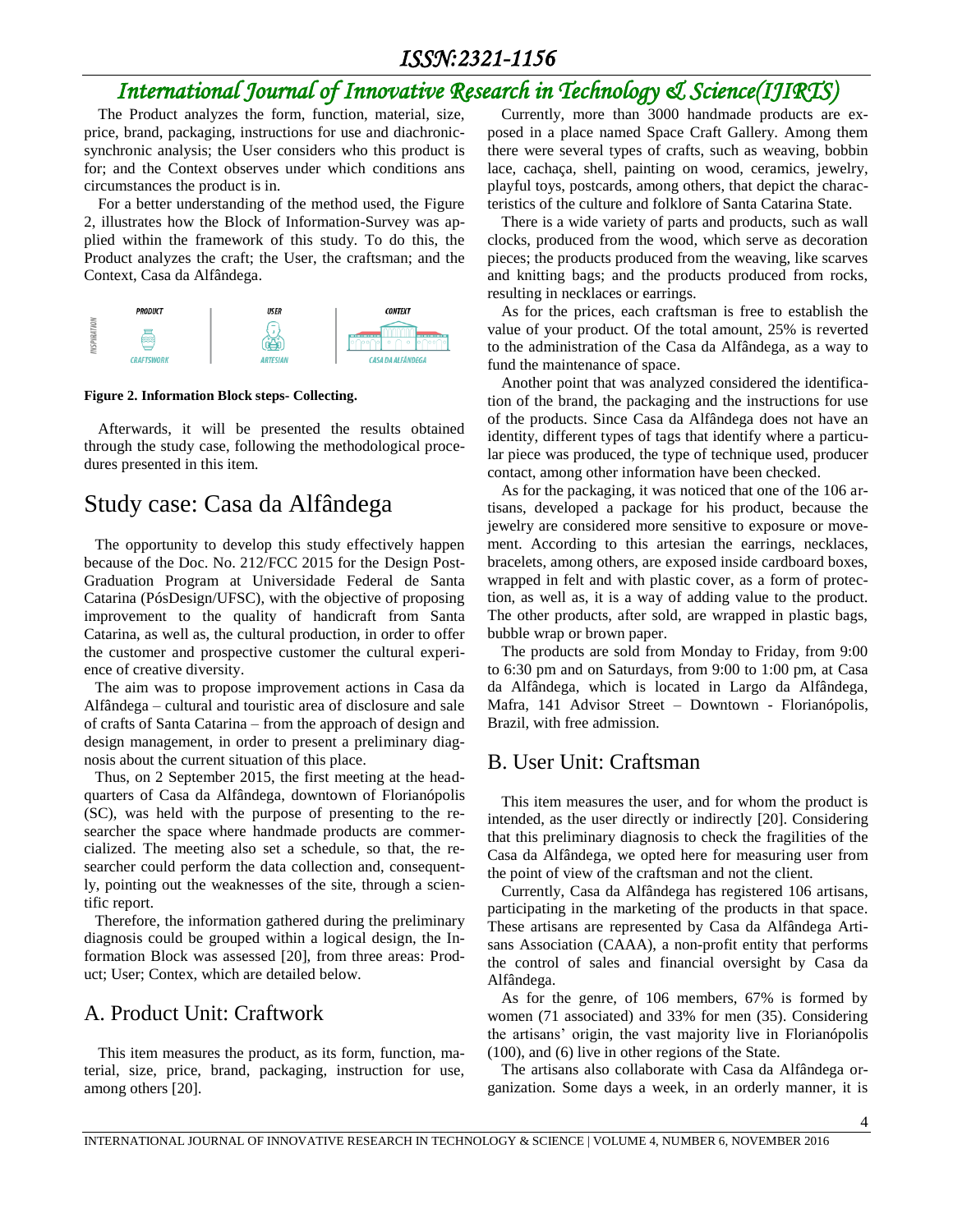# *International Journal of Innovative Research in Technology & Science(IJIRTS)*

possible to find craftsmen demonstrating diverse techniques, allowing the visitor to learn about the crafts elaboration, as well as, cultural stories.

#### C. Context Unit: Casa da Alfândega

This item measures the context in which product is  $-$  the environment in which it is used and the integration [20].

In 1976, by means of Decree No. 77,068/1976, Santa Catarina State acquired from the Union, the right to transfer the Casa da Alfândega building. Therefore, the Government of Santa Catarina establishes the criteria for using such space through the Culture State Office and Santa Catarina Culture Foundation.

For this reason, since 1988, the Handicraft Gallery Project is inserted in this building. The project aims to rescue Santa Catarina's culture through the marketing of local crafts, besides preservation, redemption and the continuity of the crafts of Santa Catarina, being a cultural dissemination point in a touristic site.

With an area of 1,300 square meters, built on two floors, Casa da Alfândega building was opened on  $29<sup>th</sup>$  July 1876 and is located in the historic center of Florianopolis. It was built in neoclassical style, with monumental works of corners and spans, with granitic rocks similar to the buildings of Rio de Janeiro.

The building listed in 1975 by the Institute of National Historical and Artistic Heritage (INHAH) and recognized as one of the rare examples of Portuguese colonial architecture that still survives in Brazil; it is considered one of the oldest buildings of the city, with 140 years of history [21]. Currently, the mansion suffered from the action of time and the depredation of vandals, with graffiti and peeled, untying from its neighborhood, such as Florianópolis Public Market, restored in 2015.

The last major renovation of the building occurred in 2009, but it was restricted to its central part. Since then, maintenance routines are carried out, such as: review of electric and hydraulic infrastructure, preservation of roofs, facades and plastering treatment. At the moment, there is a project, which is being executively detailing to be forwarded to a specific budget, and a bidding process for contracting the work of restoration of the building, with resources from the growth acceleration program (PAC- historical towns).

As the building is listed by INHAH, Casa da Alfândega administrators must fulfill the Ordinance No. 420/2010, issued on 24<sup>th</sup> December 2010, which "provides for the procedures to be followed for granting authorization for interventions on built heritage assets and its surrounding areas.

Due to tourism in the summer, the months of December, January and February are considered the ones with higher sales of the year; the tourists are the biggest consumers. In July, school vacation, and October, when the Germanic traditions are celebrated, we see an increase in sales, as well as, of visitations. In the remaining months, sales are smaller and

the visitors are mostly from Florianópolis and other States of Southeastern and Southern Brazil.

Another point is that Casa da Alfândega has no internal status, which would set out the criteria of mission, vision and values that constitute an organization. The criteria that establishes the guidelines for the functioning of the partnership between Santa Catarina Culture Foundation and Casa da Alfândega Artisans Association is established in a term of Technical Cooperation, revised every two years.

Figure 3 presents a summary of the items discussed in the Information Block Assessment (MERINO, 2014), which served as the basis for guiding the implementation of this stage of preliminary diagnosis.



**Figure 3. Some images of the preliminary diagnosis.**

At the end of the preliminary diagnosis, it is concluded that the relation between the design and the craftsmanship will make possible the integration of design management in Casa da Alfândega.

Based on this study it will be possible to set objectives and common interests, properly to organizational reality, maximizing the benefits generated by the design management, which aims to unify the empirical craftsman know-how with the technological knowledge of the designer.

# Conclusion

Based on the GDP methodology, from the first moment Inspiration, of the steps  $(1/0/-1)$ , a preliminary diagnosis about the current situation of the Casa da Alfândega, through the assessed in the Information Block. The objective of this preliminary diagnosis was to present the weaknesses of the Casa da Alfândega. So, as final considerations, some of the weaknesses observed during this stage of the study were described.

As for the product, it was found that it is necessary tags that identify where, how and by whom a particular product was produced, as well as these tags contain bilingual information, monthly-mind, more than 4000 tourists from different regions of Brazil, Latin America and even countries in Europe and North America landing in Florianópolis and vis-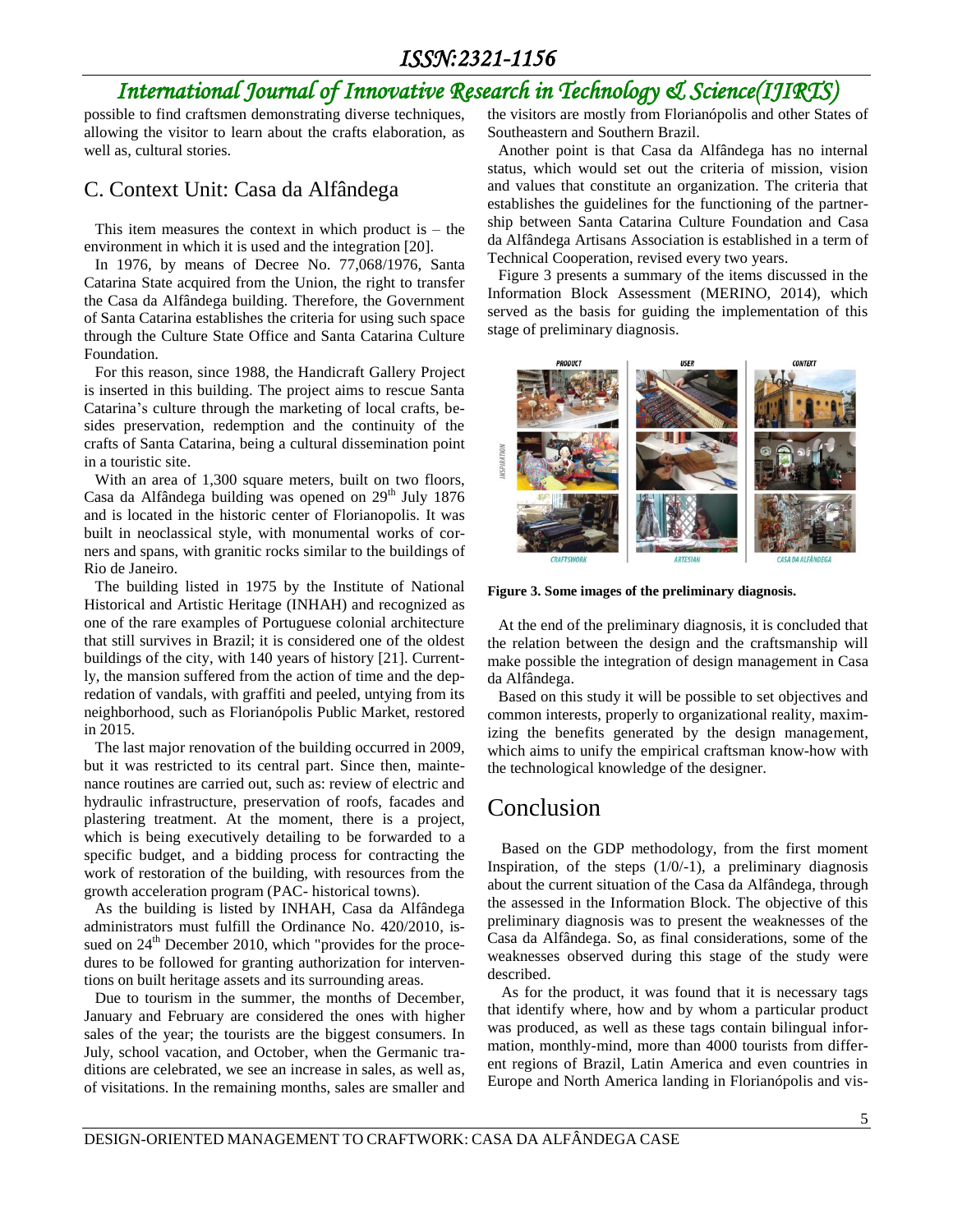# *International Journal of Innovative Research in Technology & Science(IJIRTS)*

iting Casa da Alfândega space in order to acquire a handmade product that portray the story Santa Catarina State.

As for the user, there is a tendency of the craftsman in maintaining a creative procedure in the construction of their products, possibly by understanding that it was accepted by the market. However, when this artesian performs this procedure, he incurs the danger of making his mechanical work, sometimes wisely repeating the formula that briefly dialogues with tradition, with the times or with creativity.

Another weakness pointed out is that the craftsmen do not carry out trainings, even sharing or exchanging of know-how among users. However, one of the attractions of the area is to keep their most varied daily demonstrating craftsmen techniques, when visitors or tourists have the opportunity to know closely the development and manufacturing of parts and even a direct contact with the artist.

Considering the context, it was possible to notice that, if on one hand the amount of visual information in this space creates a sensory frenzy; on the other hand, it brings difficulties to appreciate products that are being offered. So, it becomes tiresome to the senses, unattractive for the cognition and little attractive to the desire.

In order to be tumbled by INHAH, contractual rules that prevent the application of any type of ID that may change the patrimony, as plates or signs. For that space to become more visible to tourists guests and the local community there is the challenge to understand together with INHAH, how this work can be carried out, without breaking the laws on historic buildings.

The next steps of this study will be possibly to develop a design management strategic plan setting goals and actions, in order to guide and path the customers in Casa da Alfândega. Among the actions that have already been put into practice there are the development of a visual identity, the creation of packages, the standardization of tags, identification of artisans and employees who perform daily activities in Casa da Alfândega, in addition to other strategies that are going to be developed in the short, medium and long term, through the design management.

# References

- [1] SERAFIM, E. F. Design e artesanato: análise de modelos de atuação de design junto a grupos de produção artesanal. 151 f. Dissertação (Mestrado). Programa de Pós-Graduação de Design. Universidade Federal de Pernambuco. Recife-PE, 2015.
- [2] JOHANN, Diane Meri Weiller. Design e artesanato: análise da gestão, materiais e técnicas utilizadas em grupos de artesãos no Rio Grande do Sul. 2010. 120 f. Dissertação (Mestrado) – Programa de Pós-Graduação em Design, Universidade Federal do Rio Grande do Sul, Porto Alegre, 2010.
- [3] BARROSO, Eduardo. Curso design, identidade cultural e artesanato. Fortaleza: SEBRAE/FIEC, 2002, módulo 1 e 2.
- [4] SILVA, E. L.; MENEZES, E. M. Metodologia de pesquisa e elaboração de dissertação. 4. ed. rev. atual. Florianópolis: UFSC, 2005.
- [5] PRODANOV, C. C.; FREITAS, E. C. Metodologia do trabalho científico: métodos e técnicas da pesquisa e do trabalho acadêmico. 2. ed. Novo Hamburgo: Feevale, 2013.
- [6] YIN, R. K. Estudo de caso: planejamento e métodos. 2. ed. Porto Alegre: Bookman, 2001.
- [7] DEN OTTER, A., & EMMITT, S. (2008). Design team communication and design task complexity – The preference for dialogues. In: Architectural Engineering and Design Management, v. 4, p. 121–129.
- [8] MOZOTA, Brigitte. Gestão de Design: usando o Design para construir valor de marca e inovação corporativa. Porto Alegre: Bookman, 2011.
- [9] KESTLE, L.; LONDON, K. (2002) Towards the development of a conceptual design management model for remote sites. In: Formoso and G, Ballard (eds). Proceedings of the 10th Annual Conference on Lean Construction liGLC-10), Gramado, Brazil, Federal University of Rio Grande do Sul, Brazil, 6-8 August, p. 309–322.
- [10] KESTLE, L. (2009) The development and validation of a conceptual design management model for international collaborative remote site projects. In: Unpublished PhD thesis. University of Canterbury, Christchurch, New Zealand.
- [11] BALLARD, Glenn; KOSKELA, Lauri. On the agenda of Design Management research. In: Proceedings IGLC '98. Disponível em: <https://www.researchgate.net/profile/ Glenn\_Ballard/publication/244446215\_Towards\_Lea n\_Design\_Management/links/00b49524f6f6aebf4d00 0000.pdf>. Acesso em: 26 abr. 2016.
- [12] SILVA, E. L.; MENEZES, E. M. Metodologia de pesquisa e elaboração de dissertação. 4. ed. rev. atual. Florianópolis: UFSC, 2005.
- [13] CARDOSO, Rafael. Introdução à história do design. São Paulo: Blücher, 2004.
- [14] ROSÁRIO, Ubiratan. Cultura Brasileira. Belém: CEJUP, 1993.
- [15] UNESCO. International Symposium on Craftsand International Markets. Filipinas, 1997. Disponível em: <http://unesdoc.unesco.org/images/0011/001114/111 488eo.pdf>. Acesso em: 29 abr. 2016.
- [16] PROGRAMA DO ARTESANATO BRASILEIRO (PAB). Base conceitual do artesanato brasileiro. Brasília, 2012. Ministério do Desenvolvimento, Indústria e Comércio Exterior. Disponível em: <http://www.desenvolvimento.gov.br/arquivos/ dwnl\_1347644592.pdf>. Acesso em: 5 maio 2016.